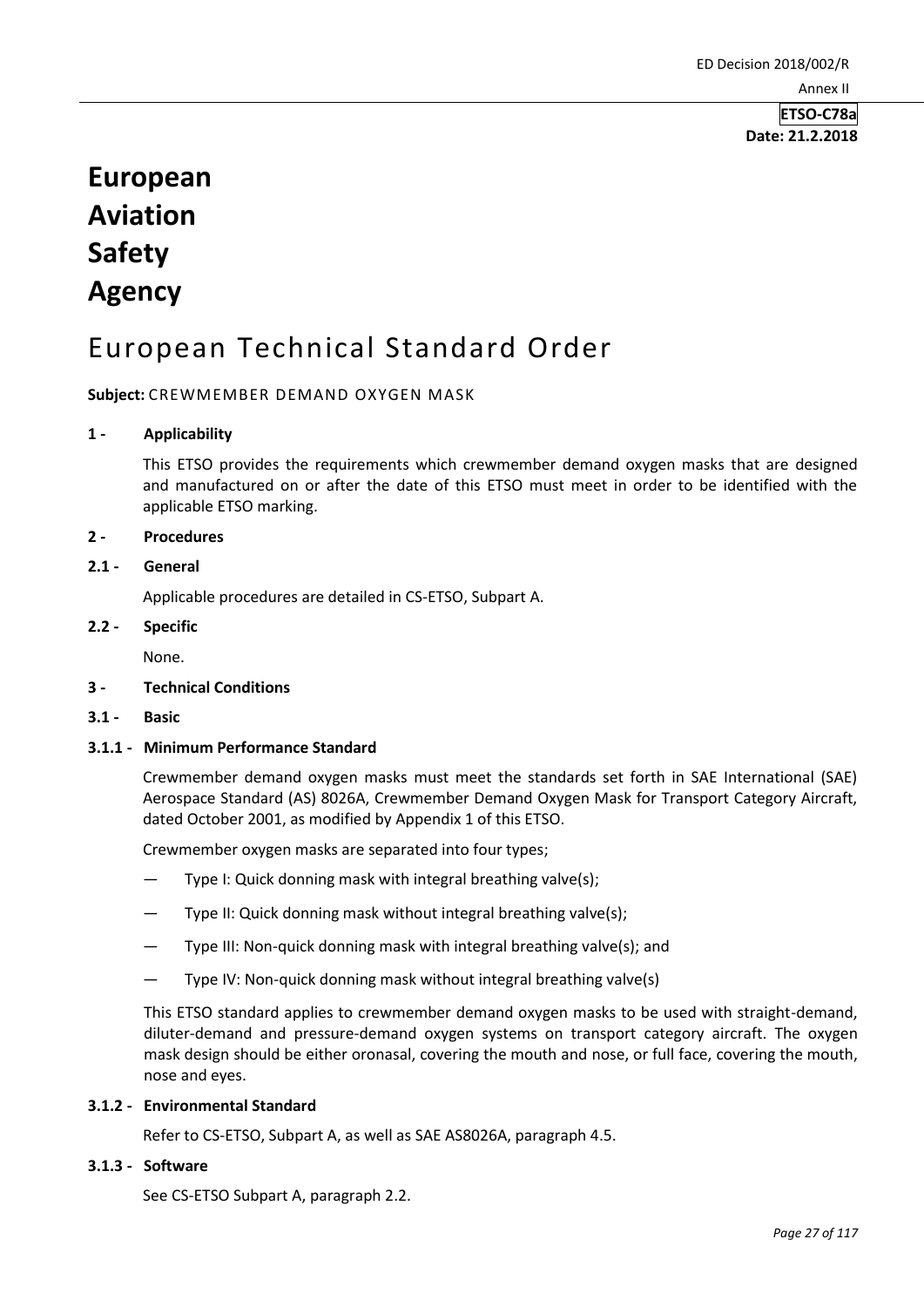## **ETSO-C78a Date: 21.2.2018**

### **3.1.4 - Electronic Hardware**

See CS-ETSO Subpart A, paragraph 2.3.

- **3.2 - Specific**
- **4 - Marking**
- **4.1. - General**

Marking is detailed in CS-ETSO, Subpart A, paragraph 1.2.

**4.2. - Specific** 

#### **4.2.1 - Each demand flow mask shall be marked to indicate:**

- (a) whether it is a 'non-pressure-demand' or a 'pressure-demand' mask;
- (b) the maximum environmental (cabin) altitude for which it is qualified;
- (c) its type in accordance with paragraph 3.1.1; and
- (d) its size (if more than one size is manufactured).

### **5 - Availability of Referenced Document**  See CS-ETSO, Subpart A, paragraph 3.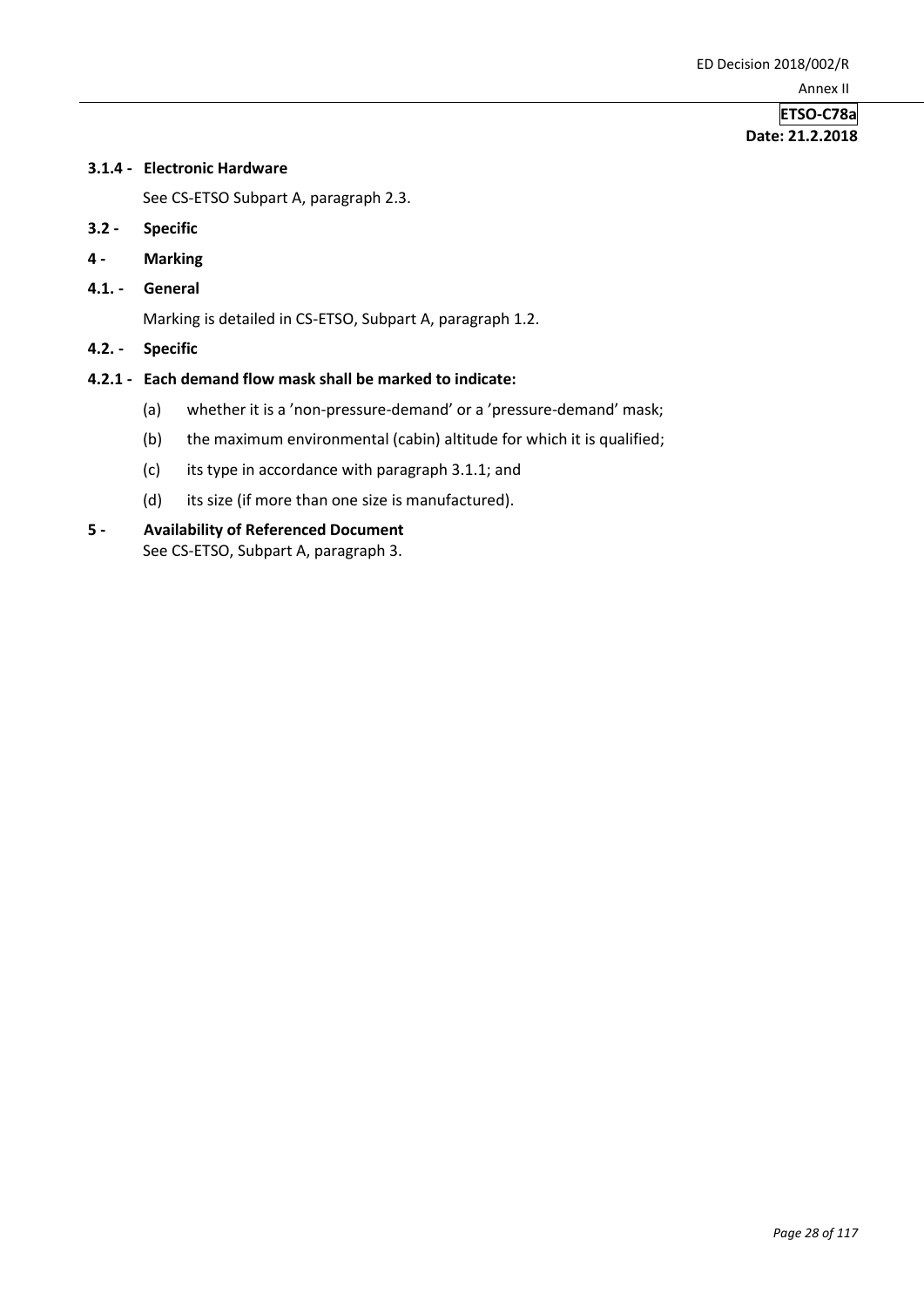# **Date: 21.2.2018**

#### **APPENDIX 1**

#### **MPS FOR CREWMEMBER DEMAND OXYGEN MASKS**

This Appendix prescribes the MPS for crewmember demand oxygen masks. The applicable standard is SAE AS8026A, Crewmember Demand Oxygen Mask for Transport Category Aircraft, dated October 2001. It is modified as follows.

| <b>SAE AS8026A:</b>           | <b>Modification:</b>                                                                                                                                                                                                                                                                                                                                                                                                                                                                              |
|-------------------------------|---------------------------------------------------------------------------------------------------------------------------------------------------------------------------------------------------------------------------------------------------------------------------------------------------------------------------------------------------------------------------------------------------------------------------------------------------------------------------------------------------|
| Section 1, SCOPE              | To be disregarded.                                                                                                                                                                                                                                                                                                                                                                                                                                                                                |
| Paragraph 3.1.1               | To be revised: 'General: Materials of a type, grade and quality that<br>experience and/or tests have shown suitable for the purpose shall<br>be used. Materials that contaminate oxygen or are adversely<br>affected by continuous service with oxygen shall not be used. The<br>following test methods shall be used to verify compliance with<br>material requirements established in a design specification.'                                                                                  |
| Paragraph 3.1.1               |                                                                                                                                                                                                                                                                                                                                                                                                                                                                                                   |
| a. Resistance to Flammability | To be revised: 'Except for small parts like knobs, triggers, fasteners,<br>seals, and electrical parts that don't contribute significantly to fire<br>propagation, materials including packaging shall comply with CS<br>25.853(a) and Appendix F, Part I(a)(1)(iv)'                                                                                                                                                                                                                              |
| Paragraph 3.1.3               | To be revised: 'Cleaning and Sterilizing: The oxygen mask shall be<br>made of materials that permit cleaning and sterilising without<br>adverse effects, and without major disassembly. The cleaning<br>method shall be either manufacturer recommended, or according<br>to SAE ARP1176, Oxygen System Component Cleaning and<br>Packaging. Cleaning and sterilising procedures shall be included in<br>the Component Maintenance Manual (CMM).'                                                  |
| Paragraph 3.1.4               | To be revised: 'Elastomeric Components: A tag or leaflet describing<br>service life limits of elastomeric components and a suggested<br>method to inspect for deterioration in these components shall be<br>attached to the mask. If not attached, the tag shall be included with<br>the packaged mask as delivered to the user. Silicone rubber parts,<br>having unlimited shelf life, are exempt from this requirement. Life<br>limits and inspection procedures shall be included in the CMM.' |
| Paragraph 3.3                 | To be disregarded. Marking is specified in paragraph 4 of this ETSO.                                                                                                                                                                                                                                                                                                                                                                                                                              |
| Paragraph 3.5                 | To be revised: 'The oxygen mask face-piece of Type I and Type II<br>masks shall be stored in a container, mounted (panel or sidewall) or<br>attached to a suspension device. The mask assembly must be<br>donned using only one hand and operating in 5 seconds or less,<br>without disturbing eyeglasses. After donning, the mask must not<br>prevent immediate communication between crewmembers of the<br>airplane intercommunications system.'                                                |
|                               | Type III and Type IV oxygen masks may be similarly installed, and<br>may be designed to require use of two hands and/or take more<br>than 5 seconds to don.                                                                                                                                                                                                                                                                                                                                       |